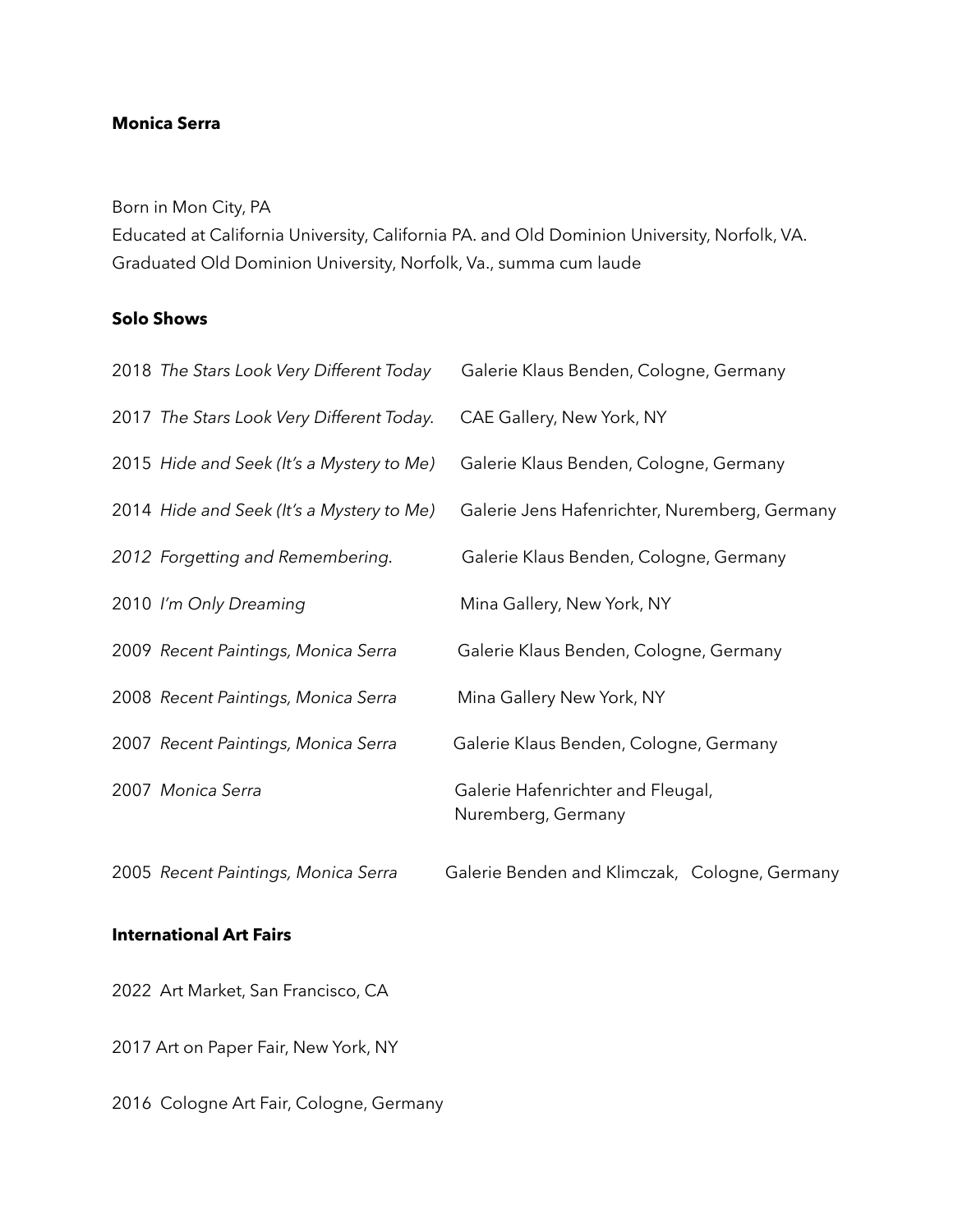2015 Cologne Art Fair, Cologne, Germany

2013 Scope Art Fair, New York, NY

Art Miami, Miami, FL

Art Cologne, Cologne, Germany

2012 Vienna Art Fair, Vienna, Austria

Art Cologne, Cologne, Germany

2011 Art Cologne, Cologne, Germany

2010 Art Cologne, Cologne, Germany

2009 Art Cologne, Cologne, Germany

Works on Paper, Armory, New York, NY

2008 Art Miami, Miami, FL

Art 20, New York, NY

Vienna Art Fair, Vienna, Austria

Cologne Fine Art, Cologne, Germany

Art Cologne, Cologne, Germany

KIAF, Seoul, Korea

Art Beijing, China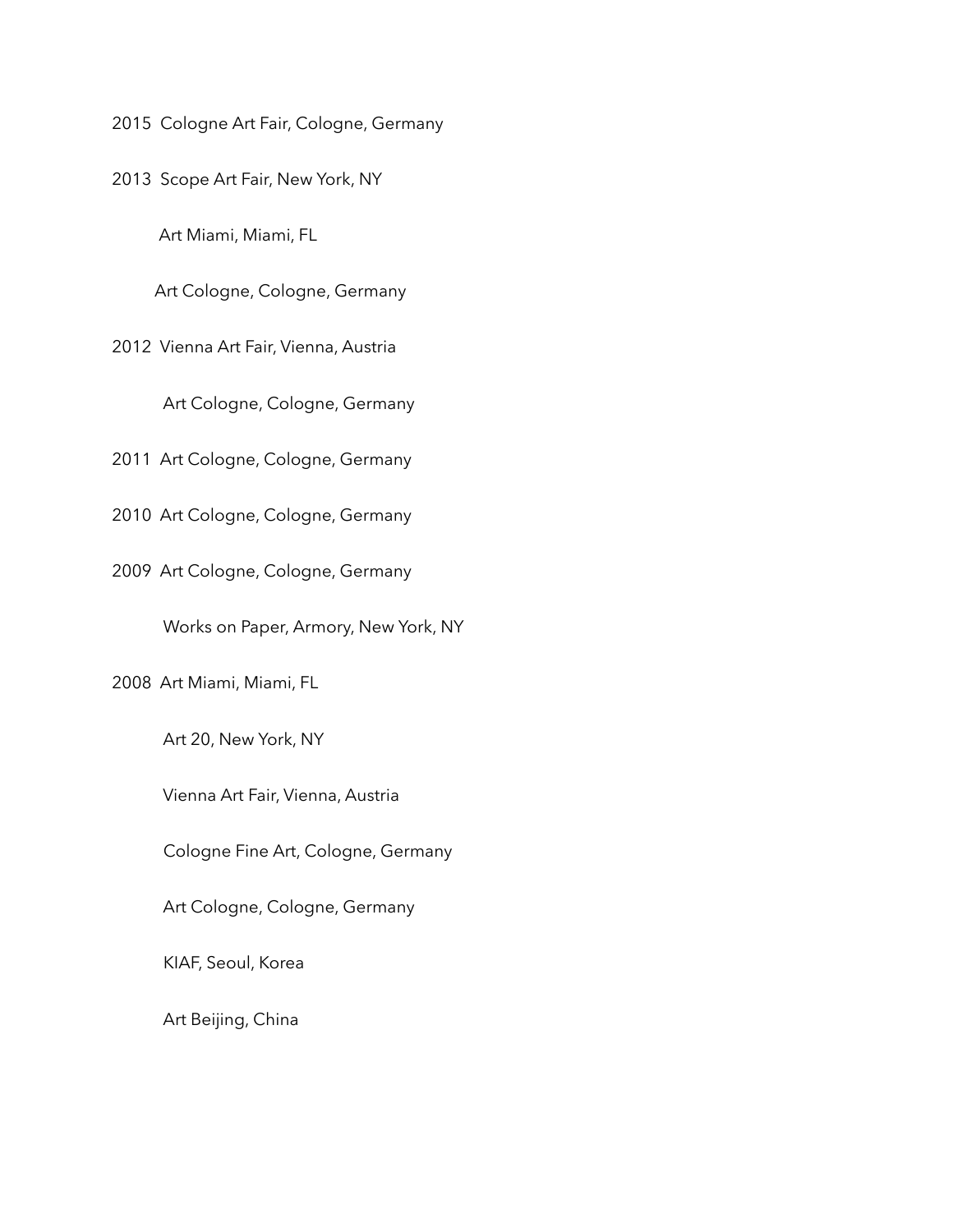2007 Art Cologne, Cologne, Germany

Cologne Fine Art, Cologne, Germany

Art Miami, Miami FL

2006 Art Cologne, Cologne, Germany

2005 Art Cologne, Cologne, Germany

# **Selected Group Shows**

|            | 2014 Falling Into Darkness   | Galerie Stefan Roepke, Cologne, Germany           |
|------------|------------------------------|---------------------------------------------------|
|            | 2013 Group Show              | Waterhouse and Dodd, New York, NY                 |
|            | 2010 35 Years of Printmaking | Aldrich Museum, Ridgefield, CN                    |
|            | 2004 The Shadow              | Galerie Warwick, Warwick, NY                      |
| 2002 Light |                              | Bonafede Place, New York, NY                      |
|            | 1999 Funkshun                | Henry Street Settlement, New York, NY             |
|            | 1998 Showcase                | Alternative Museum, New York, NY                  |
|            | 1997 Art Now                 | din Gallery, New York, NY                         |
|            | 1997 Projections             | Spin Off Gallery, New York, NY                    |
|            | 1996 Peinture                | Galerie L'Espace Pertuis, Fribourg, Switzerland   |
|            | 1996 Peinture                | Galerie de l'Ancienne Couronne, Bern, Switzerland |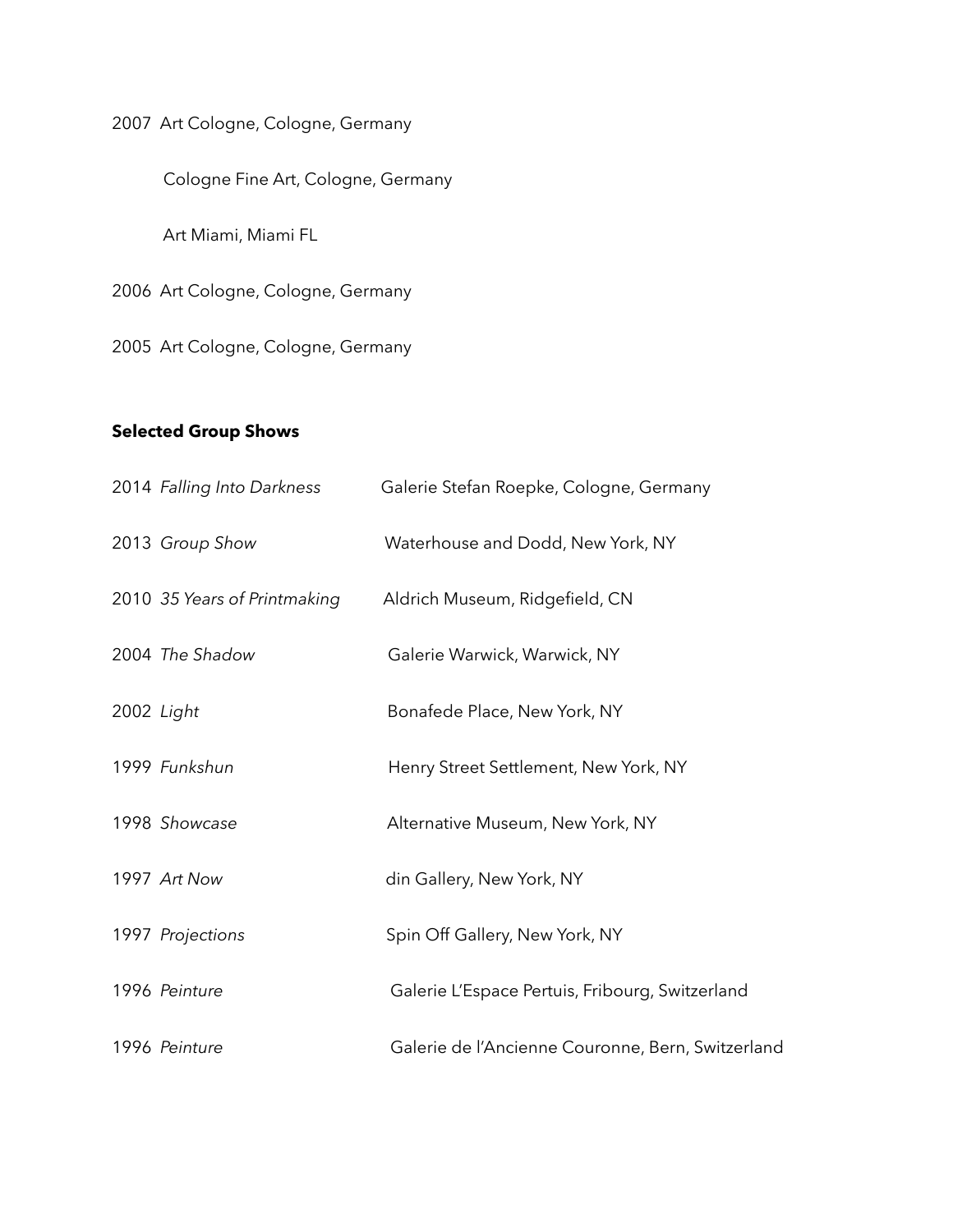## **Collaborations**

| Present 7Stories                         | Singer/Songwriter (available iTunes, CD Baby, Spotify and                                                       |
|------------------------------------------|-----------------------------------------------------------------------------------------------------------------|
| 2011 Monster 12A                         | Short film, collaboration with Kurt Ossenfort, New York, NY                                                     |
| 2007 McCarren Park Amended Sound Project | Brooklyn, NY                                                                                                    |
| 2005 Pepon II                            | Short film, collaboration with Greg Allen Muller,<br>Anthology Film Archive, New York, NY                       |
| 2004 Pepon                               | Short film, collaboration with Greg Allen Muller,<br>Anthology Film Archive, New York, NY                       |
| 2003 Mapping Illyria                     | Composer for play Jacklyn Madden, NC School of the Arts<br>Winston-Salem, NC                                    |
| 1998 Savage in Limbo                     | Set Designer for play by John Patrick Shanely, directed by<br>Gary Kingston, Alice's off-Broadway, New York, NY |
| 1997 Enchantment and Echo                | Playwright and Set Designer, Alice's off-Broadway, NY, NY                                                       |

### **Publications**

| 2018 Monopol Magazine (September 2018)        | <b>Real Monsters</b>                             |
|-----------------------------------------------|--------------------------------------------------|
| 2013 Montreal Museum of Fine Arts Catalogue.  | Pop Art and Beyond: Tom Wesselmann               |
| 2012 Forgetting and Remembering Catalogue     | Galerie Klaus Benden, Cologne, Germany           |
| 2009 Recent Paintings, Monica Serra Catalogue | Galerie Benden and Klimczak, Cologne,<br>Germany |
| 2007 Recent Paintings, Monica Serra Catalogue | Galerie Benden and Klimczak, Cologne,<br>Germany |
| 2003 Spring Journal (November 2003)           | Monica Serra and The Caged Bird                  |